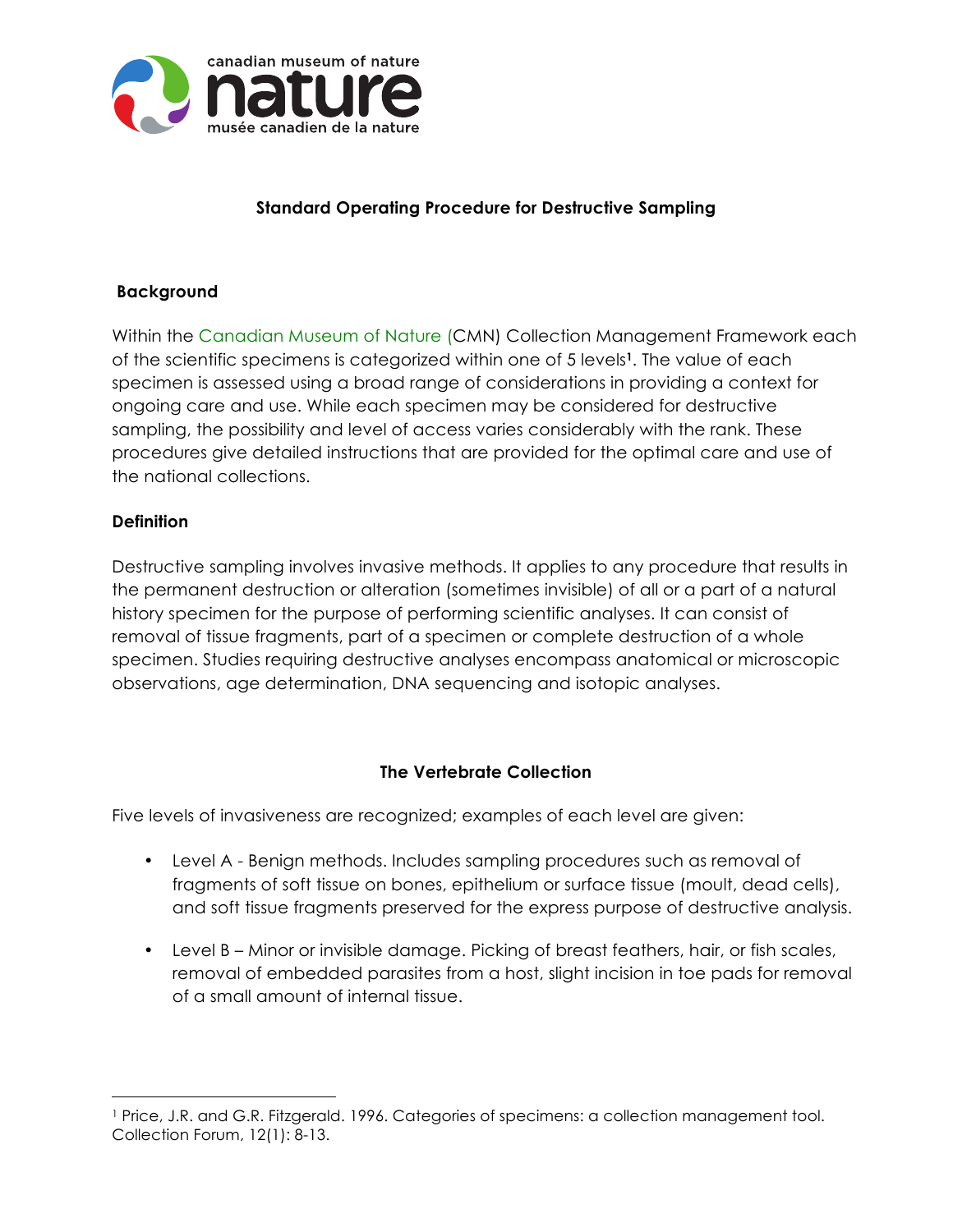- Level C Moderate damage. Removal of small clips from skin, fin, claws on hides, and toe pads, sample of an ear punch, clearing and staining, removal of a loose tooth for a subsample, coring a postcranial bone, dissections.
- Level D Severe damage. Destruction of unique specimen features such as canines, removal of a deeply anchored feature with damage to surrounding tissue for a subsample, sample of maxilloturbinal bone material, picking of rectrix or remix feathers for a subsample, sectioning postcranial bones, removal of a toe.
- Level E Terminal damage. Destruction of an entire specimen or loss of scientific integrity.

## **Principles**

The CMN is a public institution with fundamental goals of preserving collections of natural history objects for future generations, and of increasing knowledge of the natural world. Destructive sampling for scientific purposes when performed by highly qualified scientists can result in increasing the scientific value of specimens as vouchers, and hence of the CMN collections.

The CMN Collection development and management policy #4001 under section 5.2.2 stipulates that "*Decisions regarding the use and care of collections (up to and including destructive sampling of a specimen) will be guided by the principles of permanence and preservation*". This policy identifies five categories of specimens and regulates destructive samplings as follow:

- Category 1: Primary types and extinct recent species. Destructive testing or sampling is strictly regulated and rarely permitted.
- Category 2: Secondary types, historically very important specimens, extinct, rare or endangered recent species and specimens of exceptional scientific value. Destructive testing or sampling is stringently regulated.
- Category 3: Vouchers or historical specimens. Destructive testing or sampling is permitted with review.
- Category 4: Identified specimens and specimens of relatively low scientific value. Usually accessioned and catalogued. Destructive testing or sampling is permitted.
- Category 5: Working material usually accessioned but not catalogued. Destructive testing or sampling is permitted. The material must first be identified and catalogued to ensure preservation of data.

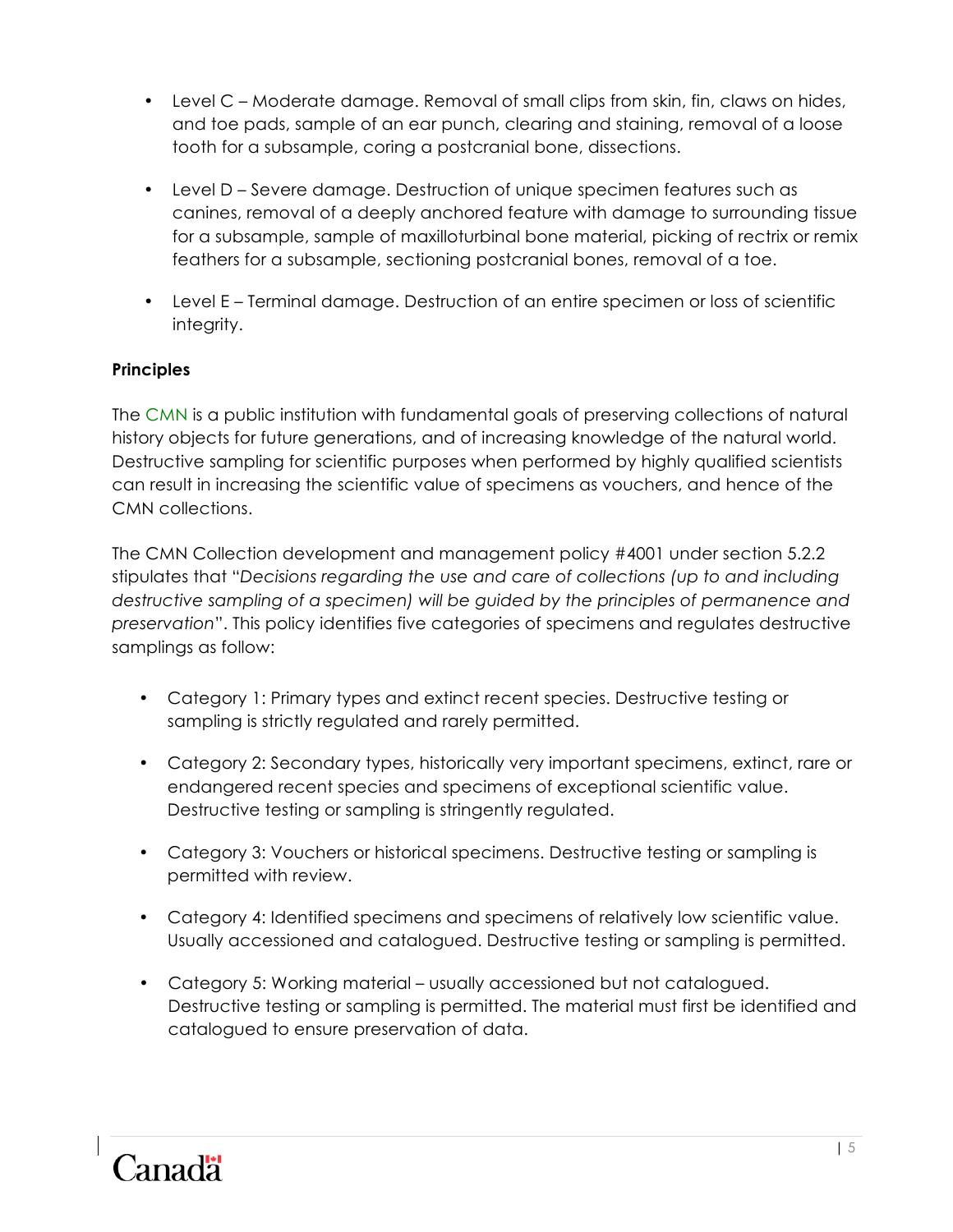Key criteria:

- 1. Destructive sampling performed on CMN specimens of categories 1 to 4 shall be allowed under limited circumstances, and shall require prior approval.
- 2. Destructive sampling of historically significant specimens shall be permitted only if the relevance of the particular specimens to the proposed study can be clearly demonstrated.
- 3. Destructive sampling of specimens must yield information that shall benefit the research community. The higher the category of specimen(s) to sample and the more severe the damage, the more stringent the conditions of sampling will be, and the higher the expectations as to publishing the results.
- 4. Only those techniques using proven, minimally invasive procedures that ensure keeping as much of the specimen as possible in the original condition and scientific value shall be approved. CMN staff may conduct or supervise the destructive sampling to ensure that damage is limited.
- 5. Permission for destructive sampling of CMN specimens will follow the prescribed signing authorities and shall be granted in exchange for data obtained during subsequent analysis.

## **Procedures**

These procedures aim at responsibly balancing collection value lost with knowledge gained by establishing guidelines for ethical destructive sampling of CMN specimens.

### *Approval & Conditions*

- 1. Requests for destructive sampling shall be submitted in writing directly to the manager of the collection in question and a minimum of eight weeks prior to sampling.
- 2. The proposal shall detail the purpose and potential benefits of the study to the scientific community. An application form (Request for destructive sampling of collection objects) describing the research project and justifying why CMN material is especially needed, the sampling approach and quantity of material required, and the analytic methods to be used shall be completed.
- 3. To prevent waste of sampled CMN material, applicants shall provide sufficient evidence that they have mastered the methodology they propose to execute using CMN specimens.
- 4. As for loans, permission for destructive sampling is granted to institutions through permanent staff. Postdoctoral fellows and students shall have the application for destructive sampling form signed by their academic supervisors. Normally, only

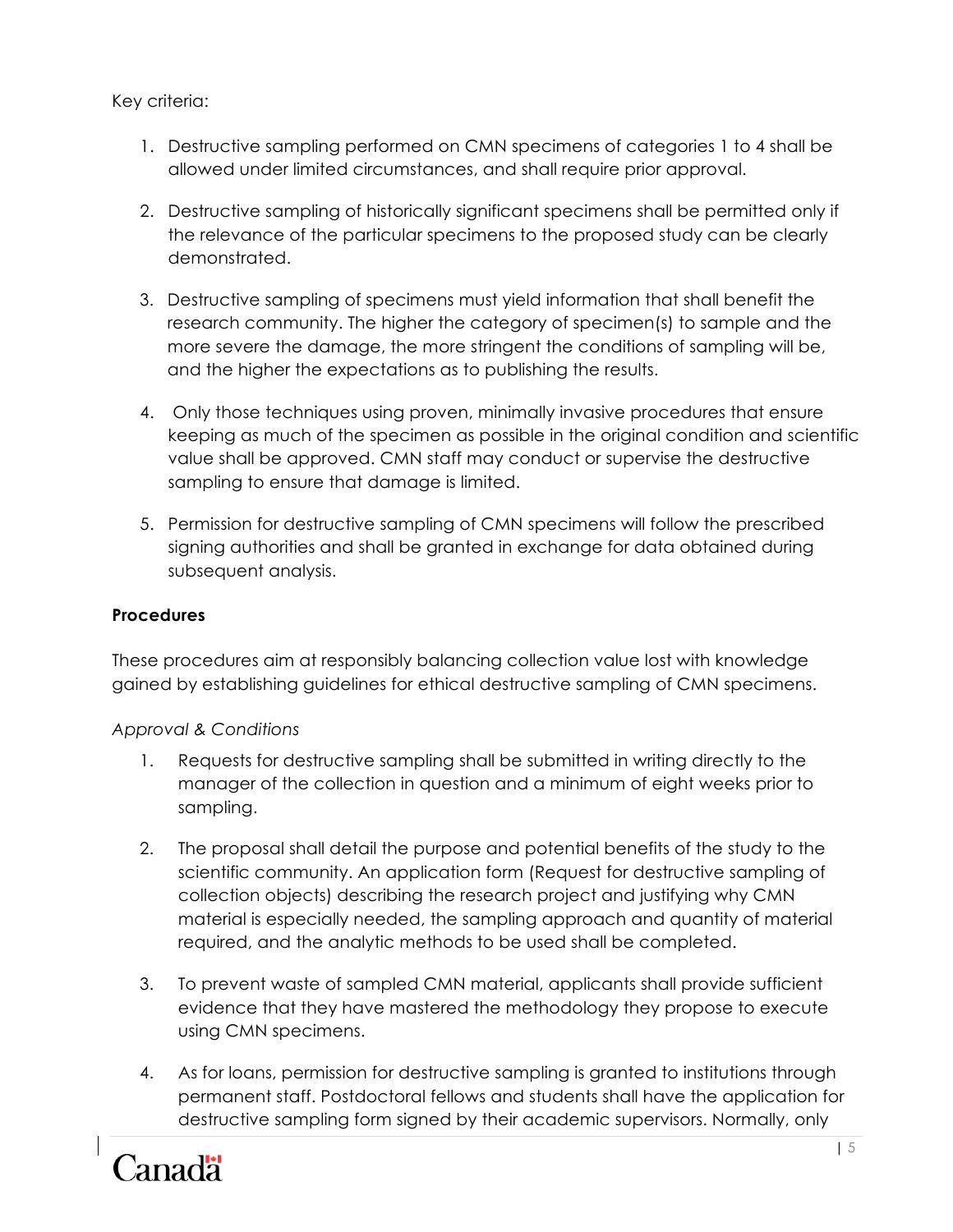those students completing a graduate degree will be granted access to destructively sample CMN specimens. Other scientists not permanently affiliated with a scientific or academic institution shall be required to obtain written support from an authorized permanent staff member.

- 5. In all instances, the applicant's home institution shall be held fully accountable.
- 6. Applicants shall commit to return unused material and to pay all shipping costs, if applicable, prior to their access to CMN specimens.
- 7. The manager of the CMN collection in question shall assess the risks and shall closely examine the options suggested by the applicant to minimize the risks of damage. The nature of the sampling shall be fully documented in the catalogue books and in the electronic database.
- 8. Decision to approve the destructive sampling request shall be based upon the scientific value or the uniqueness of the specimens in question, the judiciousness of the proposed sampling technique, the degree of destruction, the potential of the sampling to yield significant scientific benefit, the possible needs of other prospective users, and any legal or ethical issues regarding these specimens.
- 9. Approval of destructive sampling of specimens of categories 1 and 2 aforementioned shall be granted under exceptional circumstances. Following recommendations from the Curator of the CMN vertebrate collections, the Vice President, Research & Collections, or a designated representative shall make the final decision.
- 10. The CMN Curator shall approve the destructive sampling of specimens of categories 3 and 4 in consultation with the Section head of Zoology.
- 11. Destructive sampling for scientific, non-commercial use may be permitted free of charge. Commercial sampling, when permitted, shall be subject to an access fee decided on a case by case basis and protecting the intellectual property of the CMN. In all cases, destructive sampling of Category 4 may be subject to extra costs to allow for timely cataloguing.

### *Sampling*

- 12. The CMN staff do not provide sampling services. The applicant shall be responsible for professionally conducting sampling in compliance with the terms and conditions. In exceptional circumstances, CMN staff may perform the destructive sampling at duly approved costs or following special agreements.
- *13.* Sampling shall be done at CMN facilities, or off-site under exceptional circumstances as decided by CMN staff.